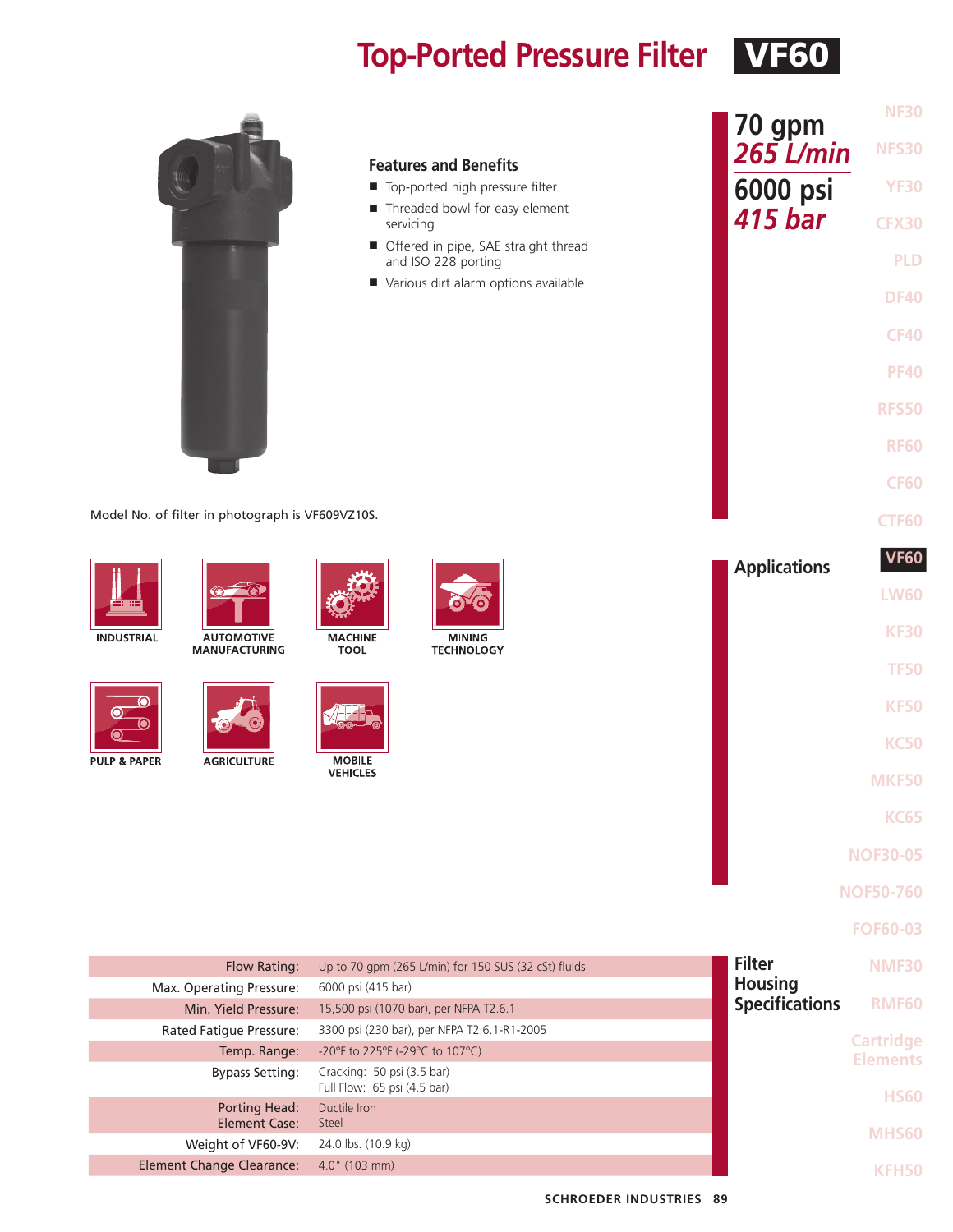



Metric dimensions in ( ).

| Element  <br><b>Performance</b> |                 |               | Filtration Ratio Per ISO 4572/NFPA T3.10.8.8<br>Using automated particle counter (APC) calibrated per ISO 4402 |               |                  | <b>Filtration Ratio wrt ISO 16889</b><br>Using APC calibrated per ISO 11171 |
|---------------------------------|-----------------|---------------|----------------------------------------------------------------------------------------------------------------|---------------|------------------|-----------------------------------------------------------------------------|
| <b>Information</b>              | Element         | $B_x \geq 75$ | $B_v \ge 100$                                                                                                  | $B_v \ge 200$ | $B_v(c) \ge 200$ | $B_v(c) \ge 1000$                                                           |
|                                 | 9V <sub>3</sub> | 6.8           | 7.5                                                                                                            | 10.0          | N/A              | N/A                                                                         |
|                                 | 9V10            | 15.5          | 16.2                                                                                                           | 18.0          | N/A              | N/A                                                                         |
|                                 | 9VZ1            | < 1.0         | < 1.0                                                                                                          | < 1.0         | $<$ 4.0          | 4.2                                                                         |
|                                 | 9VZ3            | <1.0          | <1.0                                                                                                           | 2.0           | <4.0             | 4.8                                                                         |
|                                 | 9VZ5            | 2.5           | 3.0                                                                                                            | 4.0           | 4.8              | 6.3                                                                         |
|                                 | 9VZ10           | 7.4           | 8.2                                                                                                            | 10.0          | 8.0              | 10.0                                                                        |
|                                 | 9VZ25           | 18.0          | 20.0                                                                                                           | 22.5          | 19.0             | 24.0                                                                        |

| <b>Dirt Holding</b> | <b>Element</b>  | DHC (gm)                        |                                            |
|---------------------|-----------------|---------------------------------|--------------------------------------------|
| <b>Capacity</b>     | 9V <sub>3</sub> | 25                              |                                            |
|                     | 9V10            | 12                              |                                            |
|                     | 9VZ1            | 55                              |                                            |
|                     | 9VZ3            | 57                              |                                            |
|                     | 9VZ5            | 62                              |                                            |
|                     | 9VZ10           | 60                              |                                            |
|                     | 9VZ25           | 61                              |                                            |
|                     |                 | <b>Element Collapse Rating:</b> | 150 psid (10 bar) for standard elements    |
|                     |                 | Flow Direction:                 | Outside In                                 |
|                     |                 | Element Nominal<br>Dimensions:  | 9V: 2.9" (75 mm) O.D. x 9.5" (240 mm) long |
|                     |                 |                                 |                                            |

**90 SCHROEDER INDUSTRIES**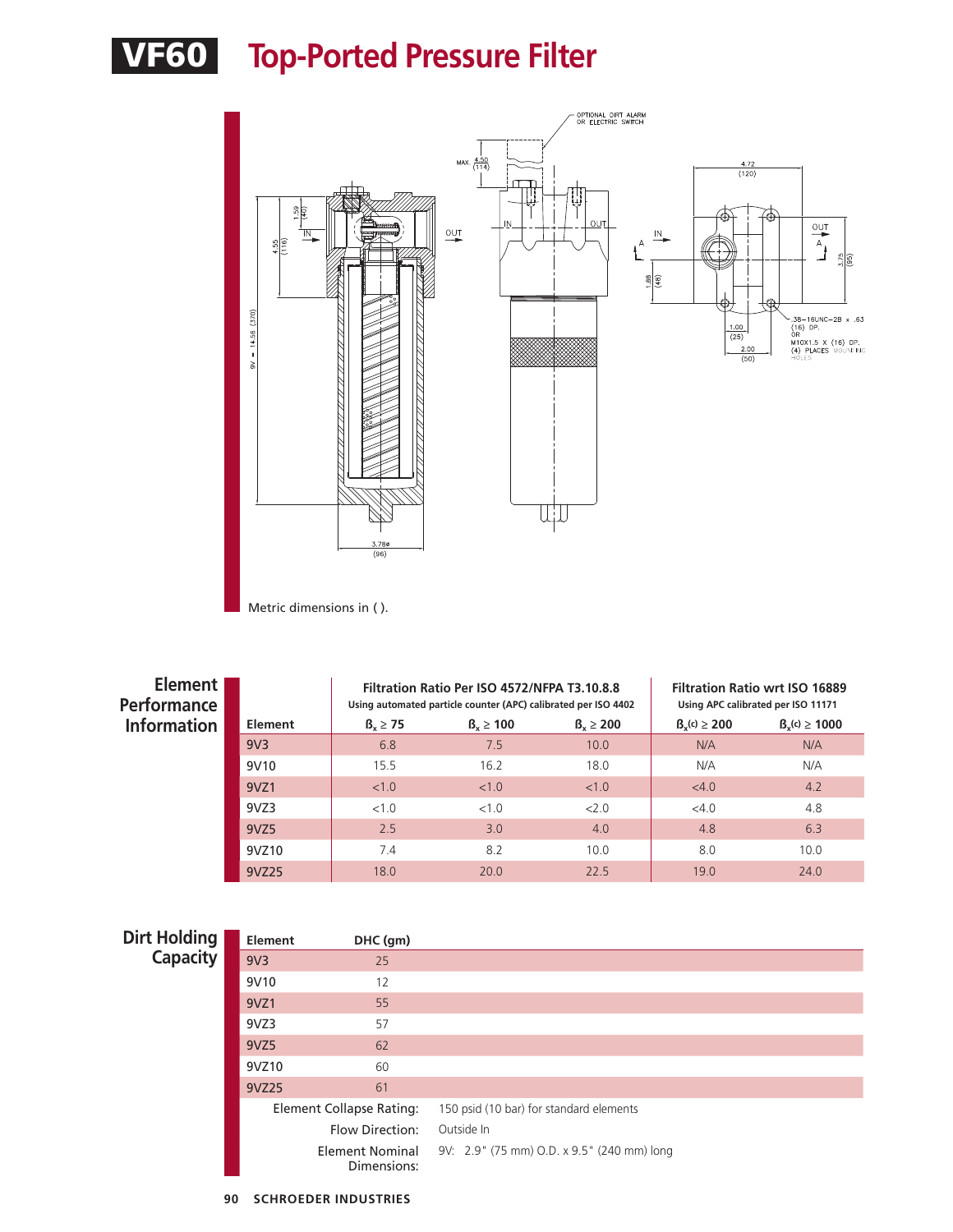## **Top-Ported Pressure Filter VF60**

**DF40**

**CF40**

**PF40**

**RFS50**

**RF60**

**CF60**

**CTF60**

**VF60**

**HS60**

**MHS60**

**KFH50**

| <b>Type Fluid</b>             | <b>Appropriate Schroeder Media</b>                                                                                                                                  | <b>Fluid</b>                                                      | <b>NF30</b>  |
|-------------------------------|---------------------------------------------------------------------------------------------------------------------------------------------------------------------|-------------------------------------------------------------------|--------------|
| <b>Petroleum Based Fluids</b> | All E media (cellulose) and Z-Media <sup>®</sup> (synthetic)                                                                                                        | Compatibility                                                     | <b>NFS30</b> |
| <b>High Water Content</b>     | All Z-Media <sup>®</sup> (synthetic)                                                                                                                                |                                                                   |              |
| <b>Invert Emulsions</b>       | 10 and 25 $\mu$ Z-Media <sup>®</sup> (synthetic)                                                                                                                    |                                                                   | <b>YF30</b>  |
| Water Glycols                 | 3, 5, 10 and 25 $\mu$ Z-Media <sup>®</sup> (synthetic)                                                                                                              |                                                                   |              |
| <b>Phosphate Esters</b>       | All Z-Media® (synthetic) with H (EPR) seal designation                                                                                                              |                                                                   | <b>CFX30</b> |
| Skydrol <sup>®</sup>          | 3, 5, 10 and 25 µ Z-Media® (synthetic) with H.5 seal designation (EPR seals and<br>stainless steel wire mesh in element, and light oil coating on housing exterior) | Skydrol <sup>®</sup> is a registered<br>trademark of Solutia Inc. | <b>PLD</b>   |

|                     |                             | <b>Element</b> |   |                                                            |    | Element selections are predicated on the use of 150 SUS (32 cSt) |       |     |    |                        | <b>Element</b>                      |
|---------------------|-----------------------------|----------------|---|------------------------------------------------------------|----|------------------------------------------------------------------|-------|-----|----|------------------------|-------------------------------------|
| <b>Pressure</b>     | <b>Series</b>               | Part No.       |   | petroleum based fluid and a 50 psi (3.5 bar) bypass valve. |    |                                                                  |       |     |    |                        | <b>Selection</b>                    |
|                     |                             | 9VZ1           |   |                                                            |    | 9VZ1                                                             |       |     |    | <b>Contact Factory</b> | <b>Based on</b><br><b>Flow Rate</b> |
| To                  |                             | 9VZ3           |   |                                                            |    |                                                                  | 9VZ3  |     |    |                        |                                     |
| 6000 psi            | $Z-$<br>$Media^{\circledR}$ | 9VZ5           |   |                                                            |    |                                                                  | 9VZ5  |     |    |                        |                                     |
| $(415 \text{ bar})$ |                             | 9VZ10          |   |                                                            |    |                                                                  | 9VZ10 |     |    |                        |                                     |
|                     |                             | 9VZ25          |   |                                                            |    |                                                                  | 9VZ25 |     |    |                        |                                     |
|                     |                             | qpm            |   | 10                                                         | 20 | 30                                                               | 40    | 50  | 60 | 70                     |                                     |
|                     | Flow                        | (L/min)        | 0 | 50                                                         |    | 100                                                              | 150   | 200 |    | 265                    |                                     |

Shown above are the elements most commonly used in this housing.

Note: *Contact factory regarding use of E Media in High Water Content, Invert Emulsion and Water Glycol Applications. For more information, refer to Fluid Compatibility: Fire Resistant Fluids, pages 19 and 20.*

| $\Delta P_{\text{housing}}$                                                                                   | $\Delta P_{element}$                                                                                                            | <b>Pressure</b><br><b>LW60</b>                       |
|---------------------------------------------------------------------------------------------------------------|---------------------------------------------------------------------------------------------------------------------------------|------------------------------------------------------|
| VF60 $\Delta P_{\text{housing}}$ for fluids with sp gr = 0.86:                                                | $\Delta P_{element}$ = flow x element $\Delta P$ factor x viscosity factor                                                      | <b>Drop</b>                                          |
| Flow (L/min)<br>(250)<br>(150)<br>(50)                                                                        | El. $\Delta P$ factors @ 150 SUS (32 cSt):<br>9V                                                                                | <b>Information</b><br><b>KF30</b><br><b>Based on</b> |
| 16 <sub>1</sub><br>(1,00)<br>14                                                                               | .32<br>9V <sub>3</sub><br>.24<br>9V10                                                                                           | <b>Flow Rate</b><br><b>TF50</b><br>and Viscosity     |
| 12<br>H(0.75)<br>10                                                                                           | .34<br>9VZ1<br>9VZ3<br>.21                                                                                                      | <b>KF50</b>                                          |
| $\frac{1}{2}$ (0.50)<br>$\frac{1}{2}$<br>$\frac{1}{2}$<br>$\Delta P$ psi<br>8<br>6<br>4                       | 9VZ5<br>.13<br>9VZ10<br>.11                                                                                                     | <b>KC50</b>                                          |
| (0.25)                                                                                                        | 9VZ25<br>.06                                                                                                                    | <b>MKF50</b>                                         |
| 30<br>40<br>50<br>60<br>20<br>10<br>70<br>0<br>Flow gpm                                                       | If working in units of bars & L/min, divide above<br>factor by 54.9.<br>Viscosity factor: Divide viscosity by 150 SUS (32 cSt). | <b>KC65</b>                                          |
| sp $qr = specific gravity$                                                                                    |                                                                                                                                 | <b>NOF30-05</b>                                      |
| Sizing of elements should be based on element flow information provided in the Element Selection chart above. |                                                                                                                                 | <b>NOF50-760</b>                                     |
| <b>Notes</b>                                                                                                  | $\Delta P_{filter} = \Delta P_{housing} + \Delta P_{element}$                                                                   | <b>FOF60-03</b>                                      |
|                                                                                                               | Exercise:<br>Determine ∆P at 40 gpm (150 L/min) for<br>VF609VZ3SD5 using 200 SUS (44 cSt) fluid.                                | <b>NMF30</b>                                         |
|                                                                                                               | Solution:                                                                                                                       | <b>RMF60</b>                                         |
|                                                                                                               | $= 6.0$ psi [.38 bar]<br>$\Delta P_{\text{housing}}$<br>$= 40$ x .21 x (200÷150) = 11.2 psi<br>$\Delta P_{element}$             | <b>Cartridge</b><br><b>Elements</b>                  |

or

 $\Delta P_{\text{total}}$  = 6.0 + 11.2 = 17.2 psi or

 $=[.38 + .79 = 1.17$  bar]

 $=$  [150 x (.21÷54.9) x (44÷32) = .79 bar]

**SCHROEDER INDUSTRIES 91**